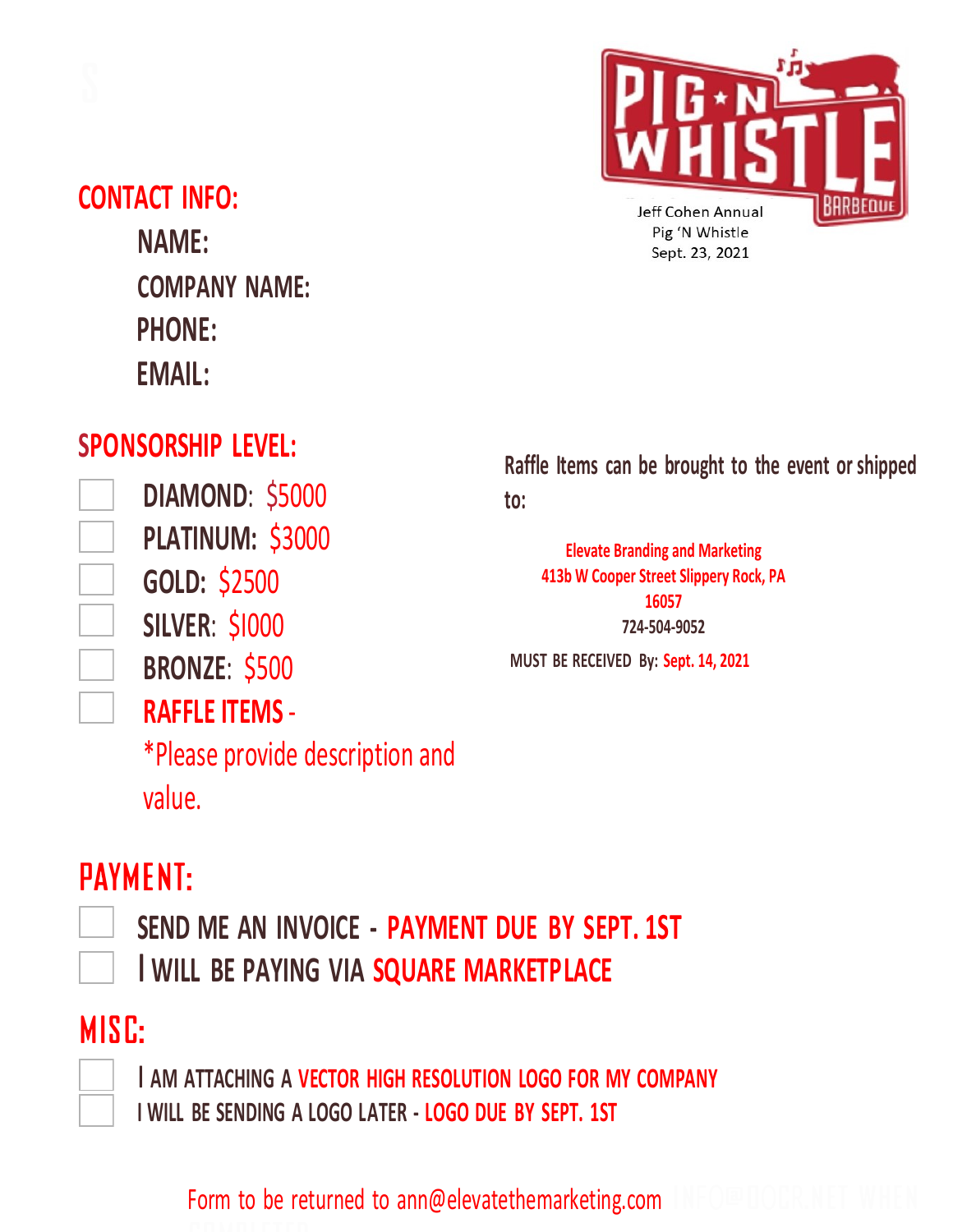

## Sponsorship program for Jeff Cohen's Annual Pig 'N Whistle event, Thursday, September 23, 2021

By being a sponsor of the Annual Jeff Cohen's Pig 'N Whistle event your company helps the outlet industry in many ways.

- 1. You help offset the costs of the Pig 'N Whistle, which has become an historical event once a year for outlet industry professionals to interact with both retailers and developers.
- 2. Your donation helps to fund out sponsorship program. Each year the sponsorship committee reviews applications for the DOCR scholarship program. We have two special scholarships: The Darren Was Scholarship and the Charlie Devine Scholarship. Depending on sponsorship levels, we can also decide to give more scholarships. The committee also coordinates a mentorship program for young adults awarded the scholarship. This year's raffle revenue will be added to scholarship funds.

#### **What do I get if I sponsor?**

There are several different levels of sponsorship Please see below:

**Diamond** –\$5,000 This is our top sponsorship level. It includes the following:

- 1. Large logo recognition on signage throughout the event.
- 2. Meeting Table a designated table from 3p.m. 5 p.m. to set up meetings potential retailers/landlords/vendors.
- 3. Designated eblast to the DOCR database. Dates TBD
- 4. Listed on website and social media as a sponsor.
- 5. One giveaway item (chosen by DOCR) with your logo on it for all in attendance.

#### **Platinum** - \$ 3,000

- 1. Medium Logo recognition on signage throughout the event.
- 2. Meeting Table a designated table from 3p.m. 5 p.m. to set up meetings with potential retailers/landlords/vendors.
- 3. Designated eblast to the DOCR database. Dates TBD
- 4. A craft cocktail named after sponsor for the event.